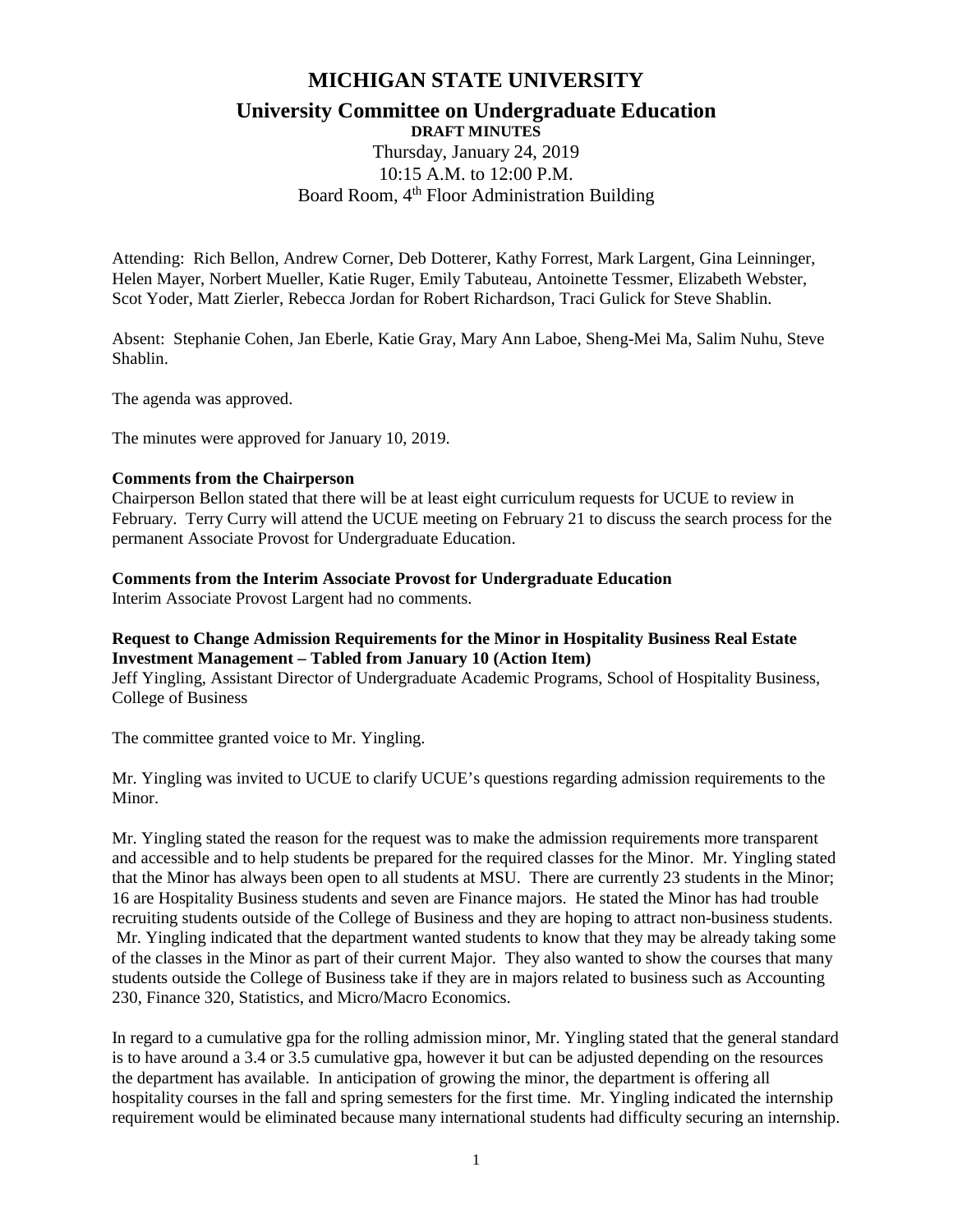Discussion was held regarding similarities in the language for this Minor and a comparative Minor in Public Relations. Mr. Yingling stated that the department felt students would be most successful if they held an approximate 3.4 or 3.5 minimum cumulative gpa, however they didn't want to list a specific minimum gpa because they felt it would not be beneficial to students. The admissions committee also looks for strength in accounting, economics, and statistics.

Ms. Dotterer stated that if the admissions language for the Minor is consistent with the admissions language for the College of Business, then it is acceptable. Discussion was held regarding if there were any benefits on adding a statement that the minimum gpa could be increased if the department could not accommodate all of the students who had applied. Discussion was also held in regard to flat rate tuition and the expectation that students will take second major and minors. Will this create an overload and affect their ability to serve the students?

Mr. Yingling stated that the department is in the process of hiring a new faculty member and a new Director for the Minor, both of whom will be teaching courses.

Voice was removed from Mr. Yingling.

The following motion passed unanimously.

## *The University Committee on Undergraduate Education duly considered and endorsed the Request to Change Admission Requirements for the Minor in Hospitality Business Real Estate Investment Management.*

## **Request for a New Agricultural Technology Certificate in Food Processing, Technology and Safety (Action Item)**

Randy Showerman, Director, Agricultural Technology Institute, College of Agriculture and Natural Resources

The committee granted voice to Mr. Showerman.

Mr. Showerman provided an overview on the Institute of Agriculture and Technology indicating that their programs address workforce and economic development. The Institute rewards certificates that average between 48-60 credits and has nine programs on campus in the areas of turf, animal science, and plant production. They have tuition generating partnerships with ten community colleges in the state of Michigan and these programs are 60 credits. A Partnership Institution allows students to earn an Associate's degree as well as a certificate from the Agricultural Technology Institute.

The Agricultural Technology Institute handles admissions to their programs, opposed to MSU's office of Admissions. An internship is required for a minimum of 480 hours and can be done during any semester based upon a student's career goals. Approximately 5% of students in the Institute continue their education and complete a bachelors program. Mr. Showerman also indicated that some students apply to the Institute for hands-on training after already having earned a bachelor's degree.

Mr. Showerman indicated that he has worked with an advisory committee made up of people in the industry throughout the state of Michigan as well as legislators and determined the skillset that was in demand is for mid line supervisors in the field of agricultural processing, such as for quality assurance, and not necessarily line workers. Mr. Showerman indicated that Michigan is experiencing an increase in food processing plants, and there are three new dairy processing plants opening up in the state of Michigan.

Mr. Showerman explained that three mobile units will be created to provide hands on training in the areas of food processing and will move around to be used at different community colleges. Companies are